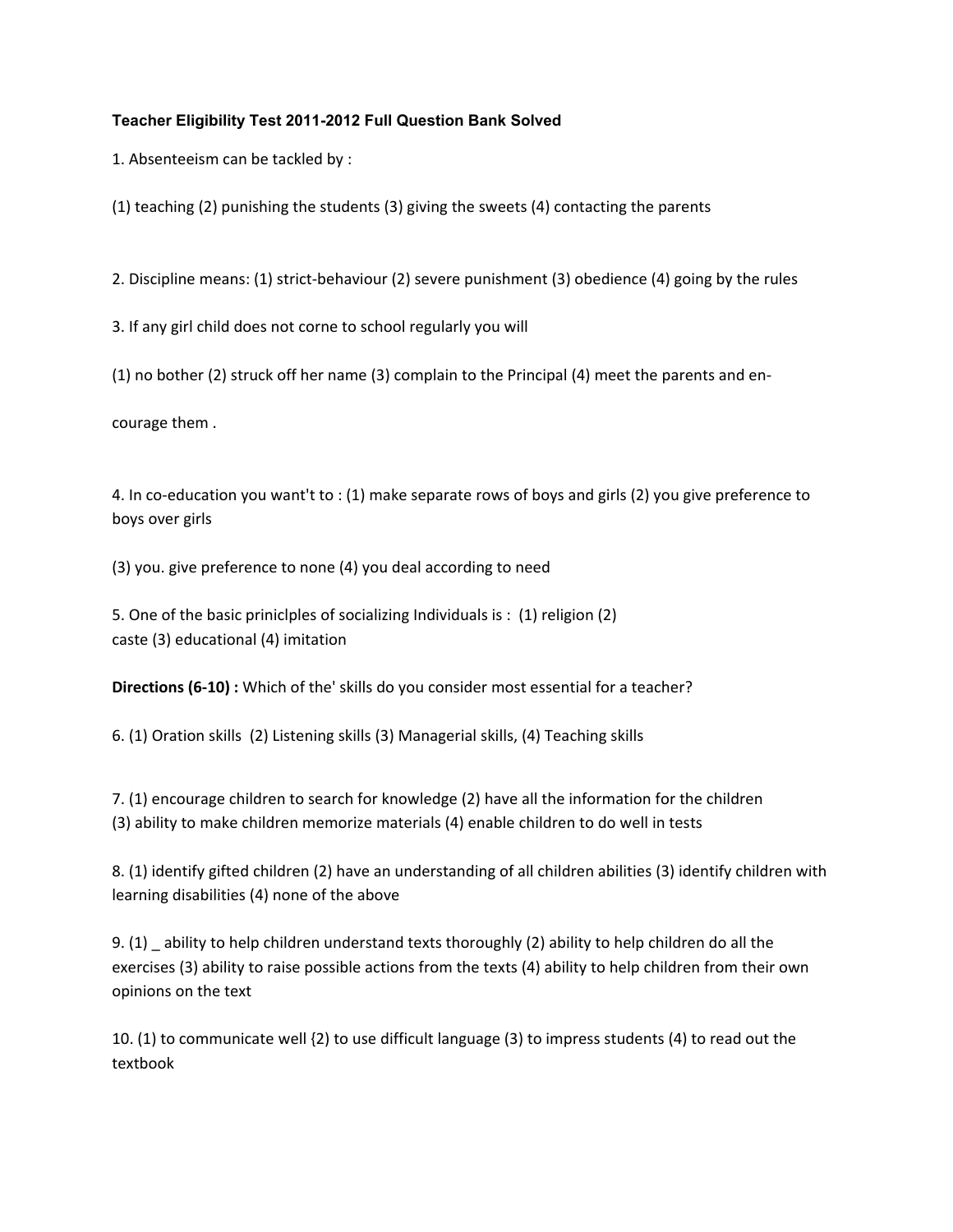11. Success in developing values is mainly dependent upon: (1) government (2) society (3) family (4) teacher

12. Good reading aims at developing: (l) understanding (2) pronunciation (3) sensitivity (4) increasing factual knowledge

13. The primary duty of a teacher is to be responsible to his/her: (1) family (2) students (3) society (4) nation

14. Which of the following is not related to educational achievement? (1) Heredity (2) Experiences (3) Practice (4) Self learning

15. One of,the students of a class hardly talks in the class. How would you encourage him to express himself?

- (1) By orgariising discussions
- (2) By encouraging children to take part in classroom activities
- (3) By organizing educational games/ programmes in which children feel like speaking-
- (4) By giving good marks to those who express them'selves well

Answers: 1.4, 2. 4, 3. 4, 4. 4, 5. 3, 5. 4, 7. 1, 8. 2, 9. 4, 10. 1, 11. 3, 12. 1, 13. 2, 14. 1, 15. 3

### **EVSどPart**

- 1. Which are air pollutants?
- **(a) aerosols** (b) sewage
- (c) DDT (d) fertilizers
- 2. Which of the following does not cause soil erosion?
- (a) wind (b) overgrazing
- **(c) sun** (d) water
- 3. Acid rain is due to:
- (a) combustion of fossil fuels (b) oil slick
- **(c) oxides of sulphur** (d) nuclear wars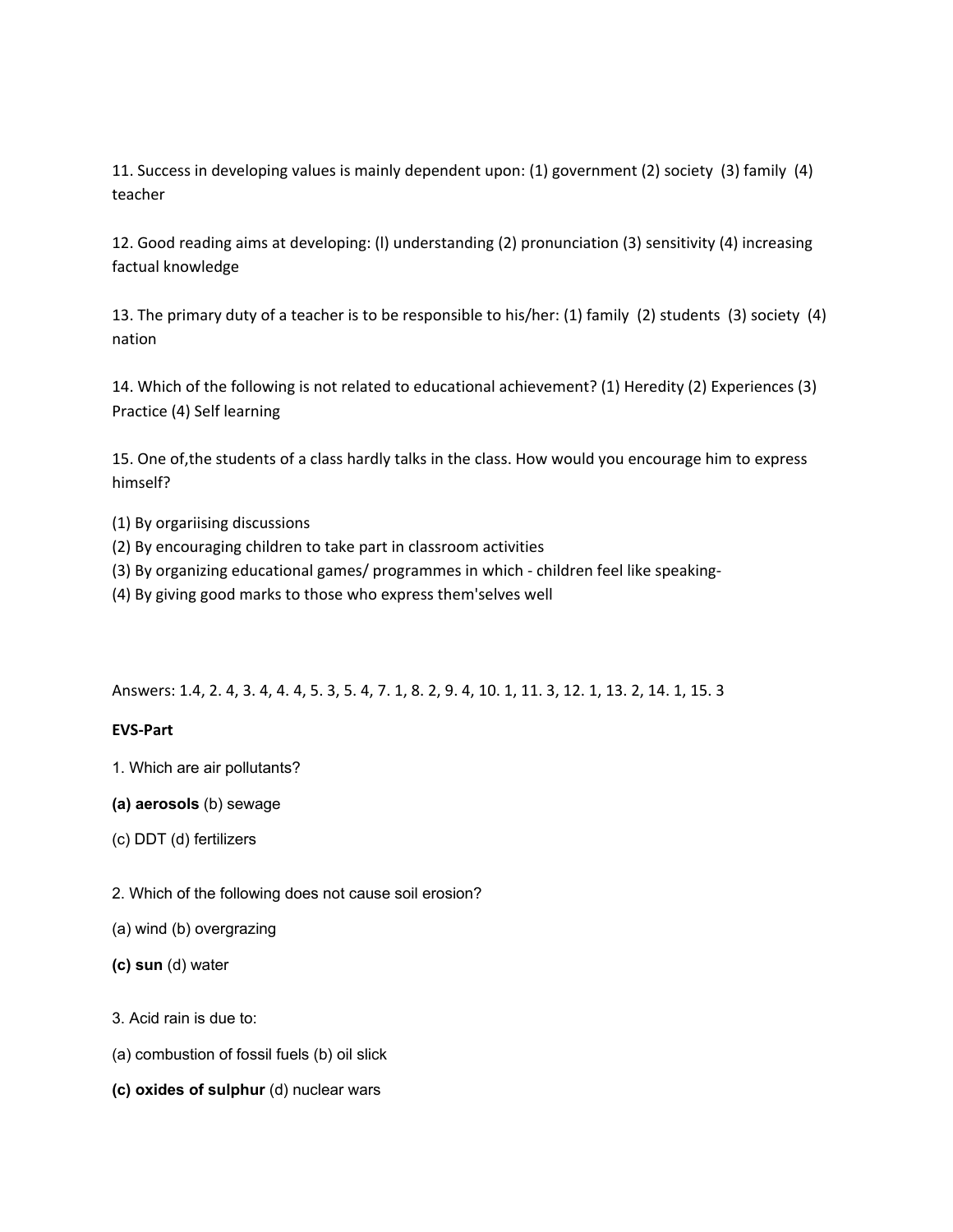4. Among the most harmful non-biodegradable waste is: (a) cow dung (b) plastics

- (c) garbage **(d) radioactive waste**
- 5. An example of a renewable resource is:
- (a) clay t (b) sand
- (c) water (d) fossil fuels

6. Which one of the following is a non-biodegradable waste? (a) manure ' (b) cow durig (c) plastics (d) garbage

- 7. The main source of water is:
- (a) rivers (b) rain
- **(c) ponds** (d) canals
- 8. Pollution is not caused by the use of:
- (a) solar energy (b) wood
- **(c) petrol** (d) unsaturated hydrocarbons

9. Ozone layer in the upper atmosphere is destroyed by: (a) HC1 (b) smog (c) chlorofluorocarbons (d) SO,

- 10. The gas associated with global warming is:
- (a) C02 **(b) H2S**
- (c) CH4 (d) S02
- 11. In water pollution, industries are said to be the:
- **(a) line sources** (b) point sources
- (c) area sources (d) none of these
- 12. Which of these is a non-renewable resource?
- (a) coal (c) water
- (b) forest **(d) turtle**
- 13. Which of these is biodegradable?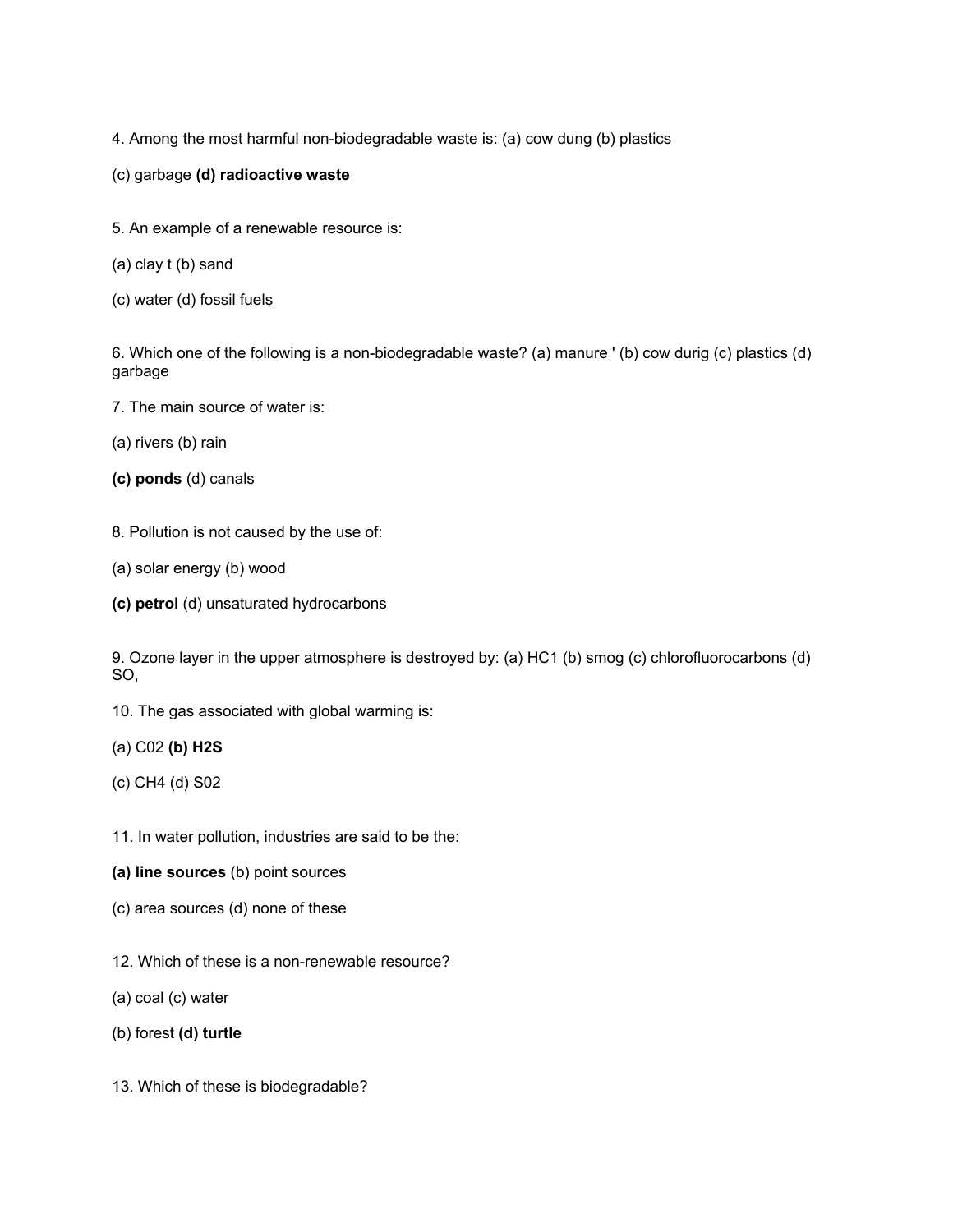(a) cow dung (c) coke cans

(b) polythene (d) DDT

### Answers:

1. (a); 2. (c); 3. (c); 4. (d); 5. (c); 6. (c); 7. (b); 8. (a); 9. (c); 10. (a); 11. (a); 12. (a); 13. (a).

### **Child Development and Pedagogy Question Paper**

- 1. Most important work of teacher is—
- (A) to organize teaching work
- (B) to deliver lecture in class
- (C) to take care of children
- (D) to evaluate the students

2. A teacher should be—

- (A) Honest
- (B) Dilligent
- (C) Dutiful
- (D) Punctual

3. Environmental education should be taught in schools because—

- (A) it will affect environmental pollution
- (B) it is important part of life
- (C) it will provide job to teachers
- (D) we cannot escape from environment

4. Navodaya Schools have been established to—

(A) increase number of school in rural areas

(B) provide good education in rural areas

(C) complete 'Sarva Shiksha Abhiyan'

(D) check wastage of education in rural areas

5. At primary level, it is better to teach in mother language because—

- (A) it develops self-confidence in children
- (B) it makes learning easy
- (C) it is helpful in intellectual development
- (D) it helps children in learning in natural atmosphere

6. Women are better teacher at primary level because—

(A) they behave more patiently with children

(B) they are ready to work with low salary

- (C) higher qualification is not needed in this profession
- (D) they have less chances in other profession

7. You have been selected in all the four professions given below. Where would you like to go ?

(A) Teacher

(B) Police

- (C) Army
- (D) Bank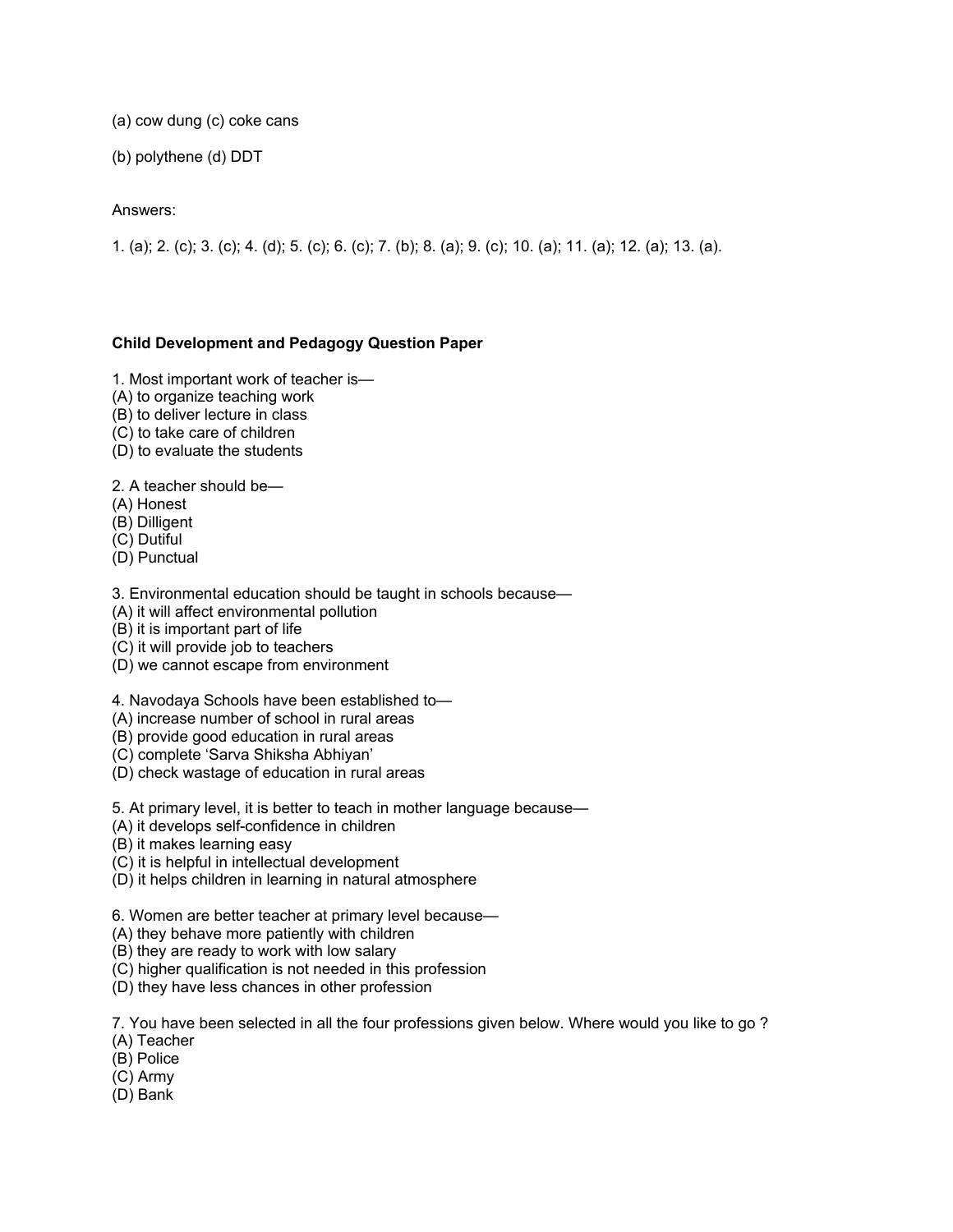- 8. What is most important while writing on blackboard ?
- (A) Good writing
- (B) Clarity in writing
- (C) Writing in big letters
- (D) Writing in small letters

9. Some students send a greeting card to you on teacher's day. What will you do ? You will—

- (A) do nothing
- (B) say thanks to them
- (C) ask them to not to waste money
- (D) reciprocate the good wishes to them

10. A student comes late in your class. Then you will—

- (A) inform to parents
- (B) punish him
- (C) try to know the reason
- (D) not pay attention there

11. When the students become failed, it can be understood that—

- (A) The system has failed
- (B) The teachers failure
- (C) The text-books failure
- (D) The individual student's failure
- 12. It is advantage of giving home work that students—
- (A) remain busy at home
- (B) study at home
- (C) may be checked for their progress
- (D) may develop habit of self study
- 15. A teacher has serious defect is he/she—
- (A) is physically handicapped
- (B) belongs to low socio-economic status
- (C) has weak personality
- (D) has immature mental development
- 16. The success of teacher is—
- (A) high achievement of students
- (B) good traits of his/her personality
- (C) his/her good teaching
- (D) his/her good character
- 17. A Deepawali fair is being organized in your school. What would you like to do ?
- (A) only to visit the fair
- (B) to take part in function
- (C) to take a shop to sell something
- (D) to distribute free water to visitors
- 18. The most important trait of a student is—
- (A) sense of responsibility
- (B) to speak truth
- (C) co-operation
- (D) obedience
- 19. The purpose of basic education scheme is—
- (A) universalization of primary education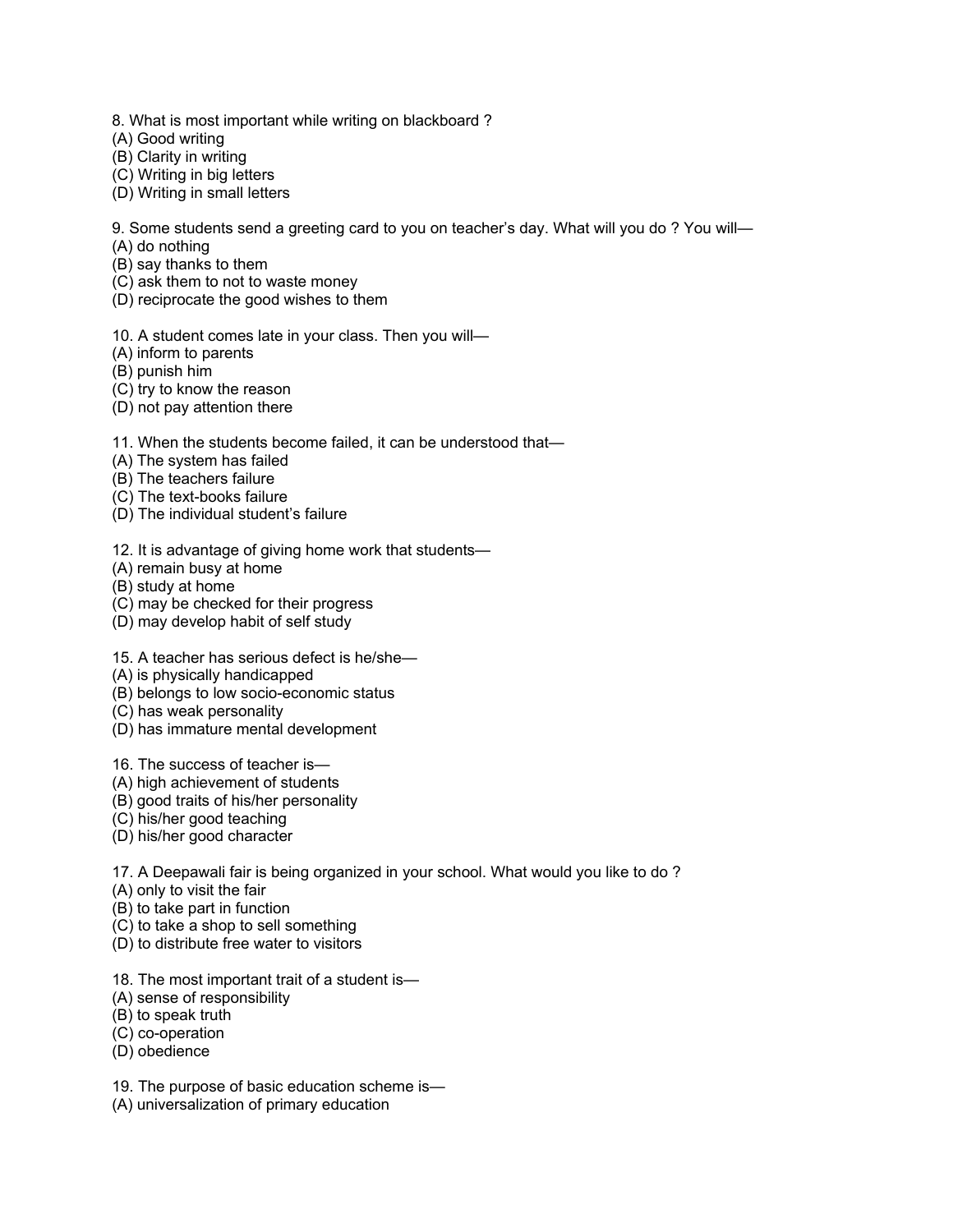(B) to vocationalise the eduction

- (C) to fulfil basic need of persons through education
- (D) to make education compulsory for all

20. You are teaching a topic in class and a student ask a question unrelated to the topic. What will you do ?

(A) you will allow him to ask unrelated question

- (B) you will not allow him to ask unrealated question
- (C) you will consider it indiscipline and punish him
- (D) you will answer the question after the class

21. If you are unable to get a job of teacher, then you will—

- (A) start giving tuition at home
- (B) remain at home till you get a job
- (C) take some another job
- (D) continue applying for teaching
- 22. A teacher can motivate the students by—
- (A) giving suitable prizes
- (B) giving proper guidance
- (C) giving examples
- (D) delivering speech in class

23. If a student does not pay any respect to you, then you will—

- (A) ignore him
- (B) award less marks in examination
- (C) talk to his/her parents
- (D) rebuke him
- 25. The aim of National Council for teacher education is—
- (A) to open college of education
- (B) to promote research in education
- (C) to maintain standards in colleges of education
- (D) to provide grant to colleges of education

26. Kindergarten system of education was contributed by—

- (A) T. P. Nunn
- (B) Spencer
- (C) Froebel
- (D) Montessori

27. 'National Council of Educational Research and Training' was established in—

- (A) 1961
- (B) 1962
- (C) 1963
- (D) 1964

Answers:

1. (A) 2. (C) 3. (B) 4. (B) 5. (D) 6. (A) 7. (A) 8. (A) 9. (B) 10. (C) 11. (D) 12. (D) 15. (D) 16. (C) 17. (B) 18. (D) 19. (C) 20. (D)

21. (D) 22. (A) 23. (A) 25. (C) 26. (C) 27. (A)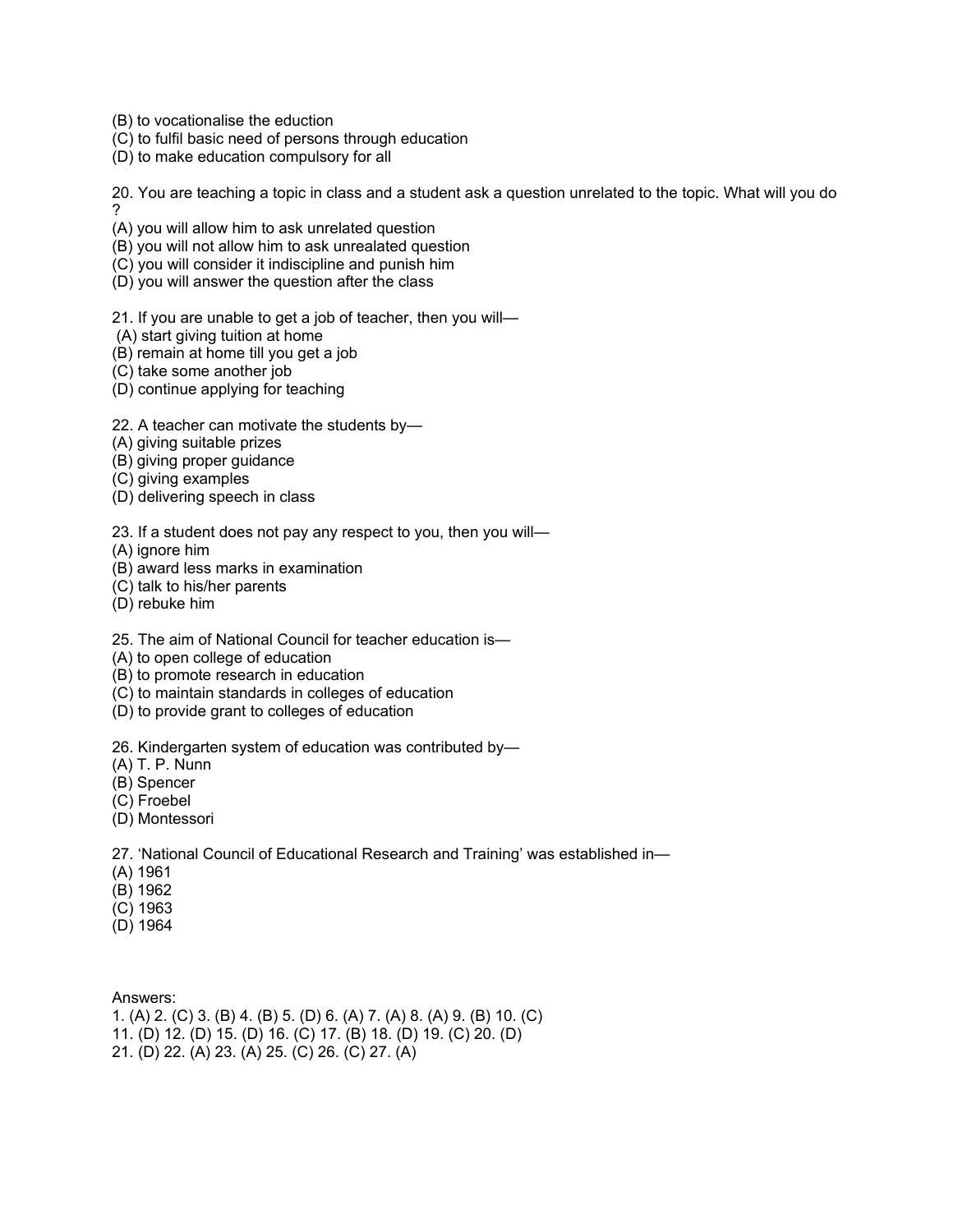#### **Maths-Number-Reasoning**

1. In a division sum, the divisor is 10 times the quotient and 5 times the remainder. If the remainder is 46, the dividend is:

(1) 4236 (2) 4306

(3) 4336 (4) 5336

2. If 1.5  $x= 0.04$  y, then the value of (y-x) (y+x) is:

(1) 730/77 (2) 73/77

(3) 7.3/77 (4) 703/77

3. An employee may claim Rs. 7.00 for each km when he travels by taxi and Rs. 6.00 for each km if he drives his own car. If in one week he claimed Rs. 595 for traveling km. How many kms did he travel by taxi?

(1) 55 (2) 65

(3) 62 (4) 70

4. The square root of 3 + "5 is :

 $(1)$  "3  $/2$  + 1/"2 (2) "3  $/2$  - 1/"2

 $(3)$  "5 /2 - 1/"2 (4) " $(5/2)$  + " $(1/2)$ 

5. The mean temperature of Monday to Wednesday was 370C and of Tuesday to Thursday was 340C, if the temperature on Thursday was 4/5th that of Monday, then what was the temperature on Thursday?

(1) 36.50C (2) 360C

(3) 35.50C (4) 340C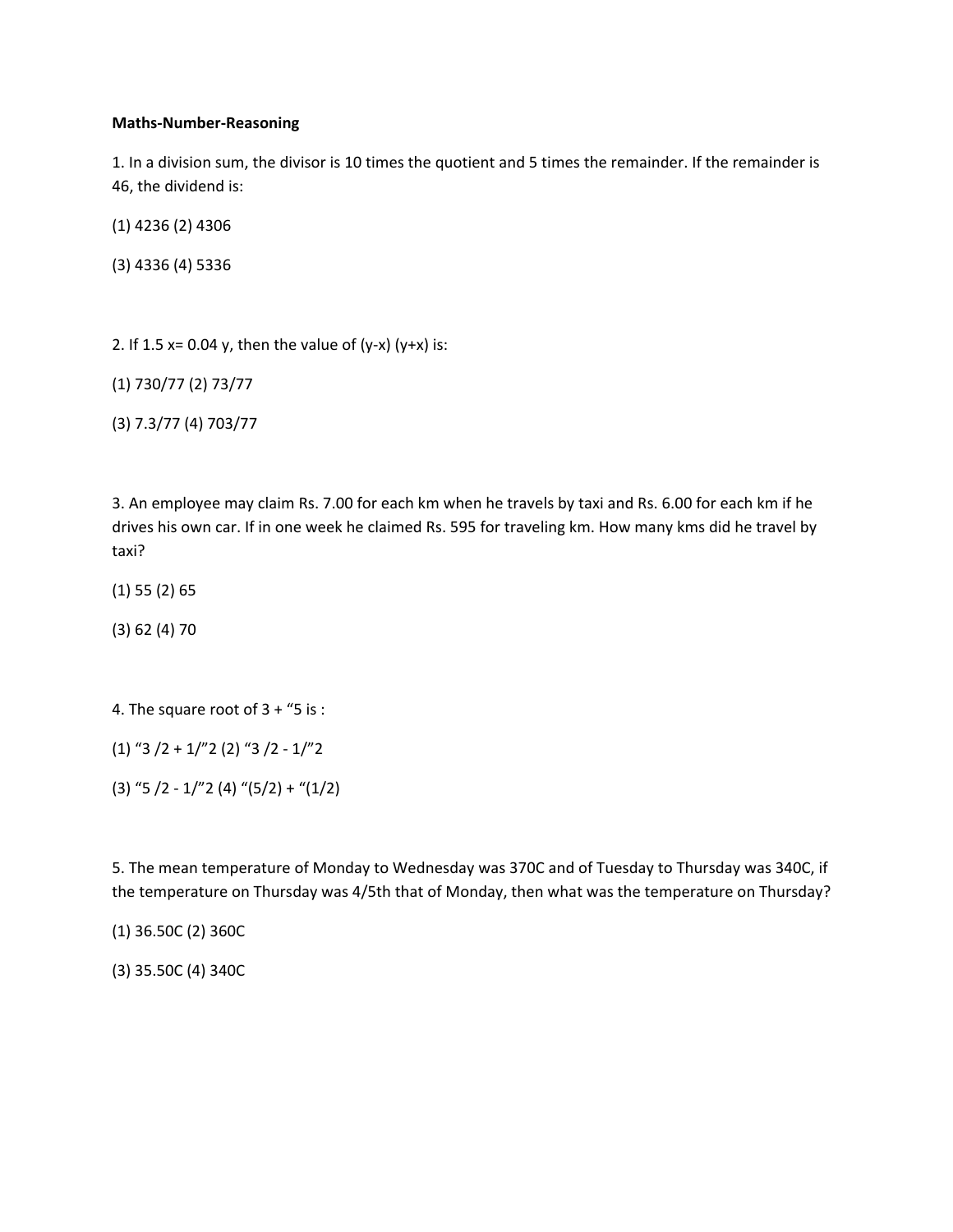6. A certain number of two digits is three times the sum of its digits. If 45 be added to it, the digits are reversed. The number is:

(1) 72 (2) 32

(3) 27 (4) 23

7. Three years ago the average age of A and B was 18 years. While C joining them now, the average becomes 22 years. How old (in years) is C now?

(1) 24 (2) 27

(3) 28 (4) 30

8. If  $2^{(2x-1)} = 8^{(3-x)}$ , then the value of x is:

 $(1) - 1 (2) - 2$ 

(3) 2 (4) 3

9. A man's basic pay for a 40 hours' week is Rs. 200. Overtimes is paid at 25% above the basic rate. In a certain week, he worked overtime and his total was Rs. 300. He therefore, worked for a total of (in hours):

(1) 52 (2) 56

(3) 58 (4) 62

10. On a Rs. 10, 000 payment order, a person has choice between 3 successive discounts of 10%, 10% and 30% and 3 successive discounts of 40%, 5% and 5%. By choosing the better one he can save (in Rupees):

(1) 200 (2) 255

(3) 400 (4) 433

#### ANSWERS

1. (4), 2. (2), 3. (1), 4. (4), 5. (2) 6. (3), 7. (1), 8. (3), 9. (2), 10. (2)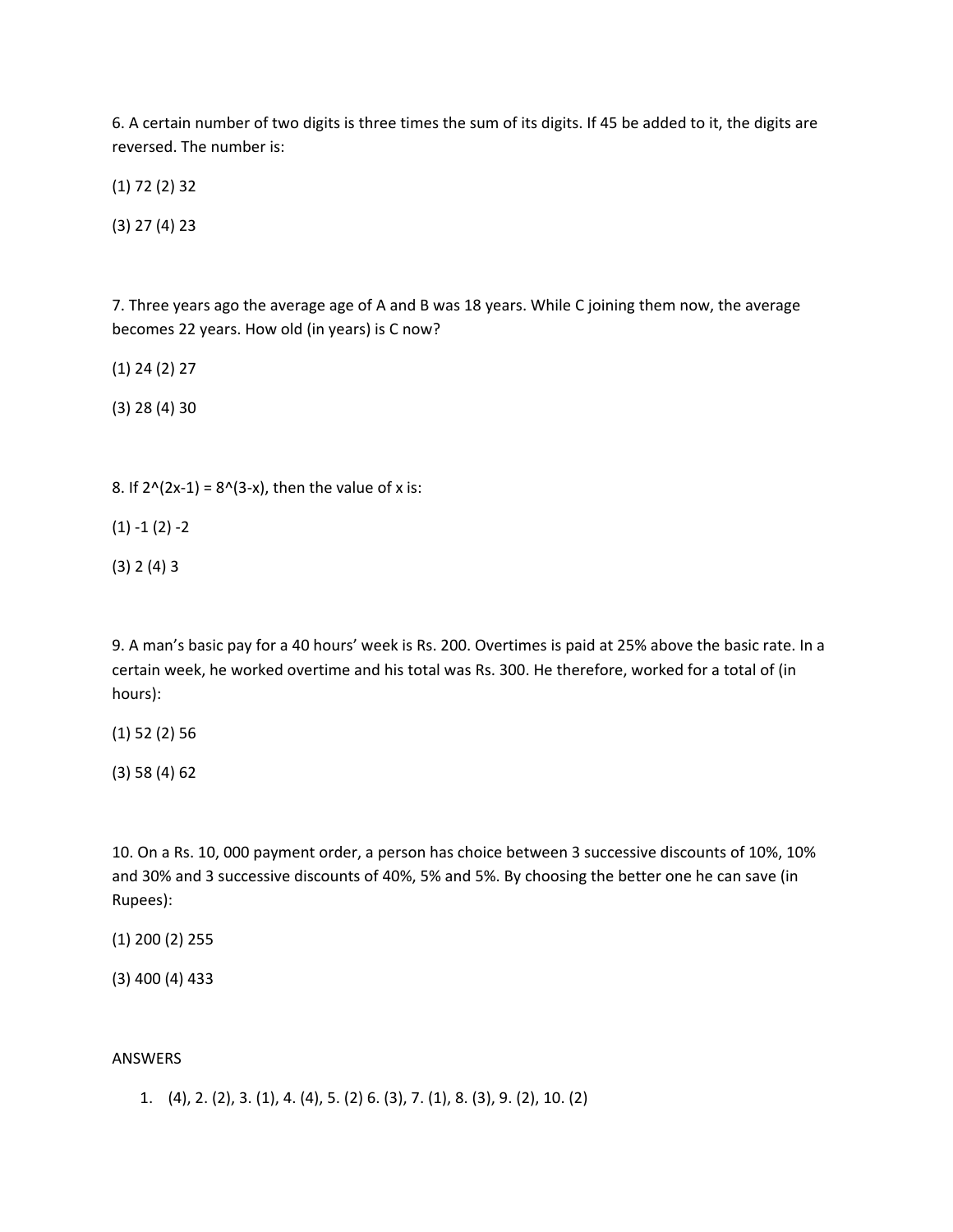#### **english comprehension**

Directions—(Q. 1–15) Read the following passage carefully and answer the questions given below it. Certain Words/phrases have been printed in bold to help you locate them while answering some of the questions. Organic farming is either really expensive or really cheap, depending on where you live and whether or not you are certified. Not only are the 'natural' pesticides and fertilizers increasingly marketed by agribusiness as costly as or costlier than their chemical counterparts, but proving you are an organic farmer requires certification, which is time-consuming and expensive. In the USA, converting to organic agriculture is a huge undertaking for commercial farmers, who have relied on chemical fertilizers and pesticides for many decades, but in India, the conversion is no less arduous and far more ironic.

India's farmers are still mostly practising organic methods, passed down for millennia. Organic fertilizer and natural pest control are the only tools available to most of these farmers, who have always lacked the financial resources to explore chemical solutions. But these farmers, whose produce is as organic as they come, cannot afford to pay the fees required to gain official certification.

As the international community adopts standards for organic agriculture, the challenges faced by farmers in the USA versus farmers in India in order to adapt are very different indeed. The danger is that the wellintentioned global move towards organic standards will make small organic farmers in countries like India, who have never done anything but organic farming, no longer able to sell their crops.

In response to the \$ 26 billion global market for organic foods, the Indian Central Government set up a National Institute of Organic Farming in October 2003. The purpose of this institute is to formulate rules, regulations and certification of organic farm products in conformity with international standards. The institute has its offices across the country and has appointed certifying agencies for organic farm products for the domestic market. The certifying agencies are accountable for confirming that any product sold with the new 'India Organic' logo is in accordance with international criteria, and launch major awareness and marketing campaigns in India and abroad.

Organic farming has been identified as a major thrust area of the 10th plan of the central government. 1 billion rupees have been allocated to the aforementioned National Institute of Organic Farming alone for the 10th five-year plan. Despite this, most of India's organic farms are not officially considered organic. Most of India's farms are 'organic by default'. The irony and difficulty of the new governmental push for organic agriculture is that 65% of the country's cropped area is 'organic by default', according to a study. By this somewhat degrading term they mean that small farmers, located mostly in the Eastern and North-Eastern regions of the country, have no choice except to farm without chemical fertilizers or pesticides. Though this is true in many cases, it is also true that a significant number of them have chosen to farm organically, as their forefathers have done for thousands of years. Many have seen for themselves the effects of chemical farmingsoil erosion and loss of soil nutrients, loss of nutrition in food and human diseases resulting from the chemicals that inevitably seep into the water table, all the reasons for the urgent demand for organic foods and farming.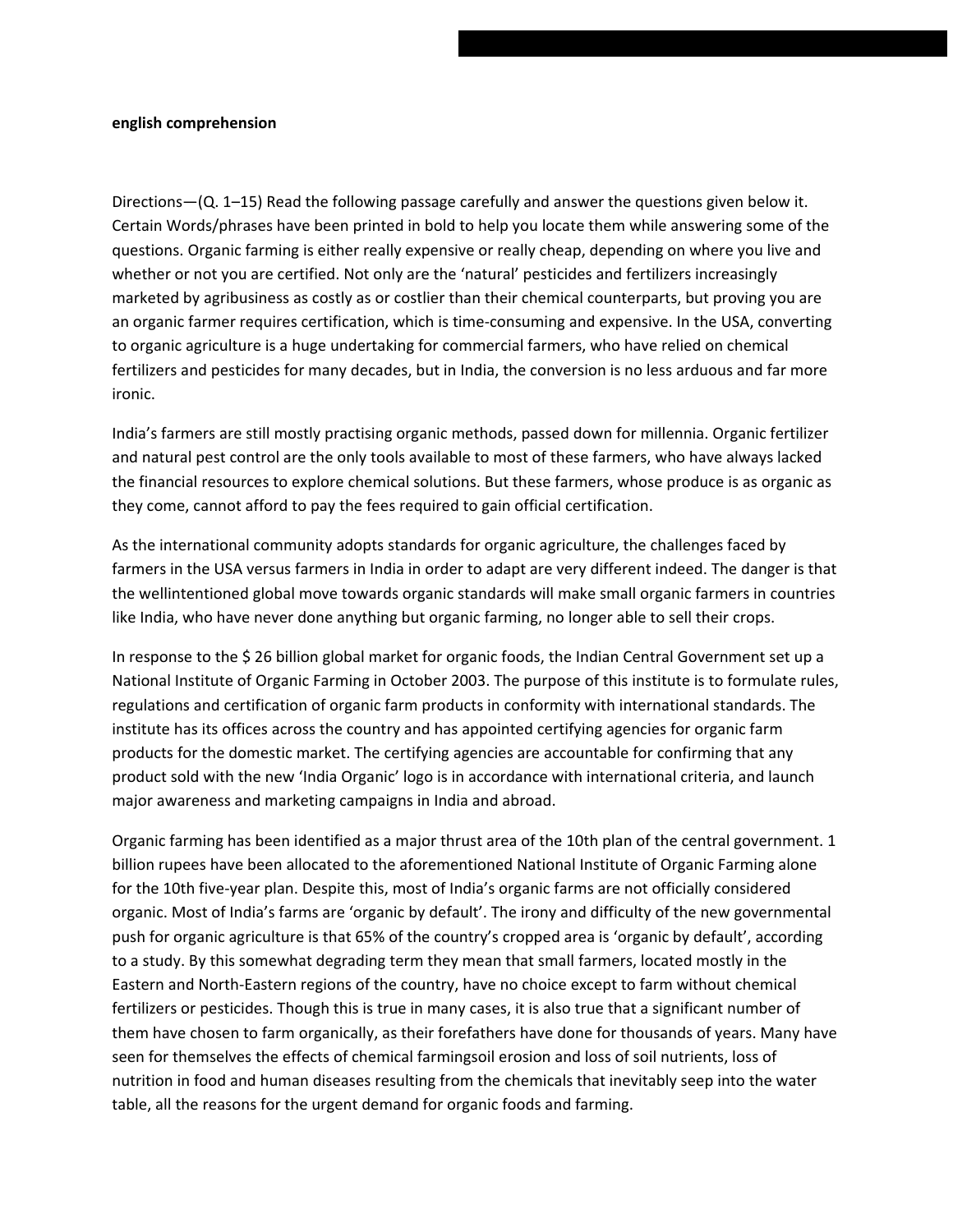India currently has only 1,426 certified organic farms. This statistical discrepancy reveals that the weak link in the organic/economic chain is certification. Under current government policy, it takes four years for a farm to be certified as organic. The cost of preparing the report is a flat fee of Rs. 5,000 and the certificate itself costs another Rs. 5,000. While these costs are bearable for the new industrial organic greenhouses, they are equal to or more than an entire year's income for the average small farmer, if the costs of travel and inspection are included.

In the United States, an organic farm plan or organic handling plan must be submitted to a USDAaccredited private or state certification program. The plan must explain all current growing and handling methods, and any materials that will be used—in the present and any future plans must be included as well. Records for the last five years must be presented. Land must be chemical free for three years prior to harvest, so a conventional farmer cannot receive the organic label for the transitional years. This will generally mean a decrease in income— crops may be less plentiful than with conventional fertilizers and pesticides and yet the higher price for organic products won't yet be possible. Many farmers cannot afford the transition, even if they want to.

One solution to the small farmer's dilemma of how to both certify and survive is that of community certification. In community certification, communities, on a nonprofit basis, take charge of the certification process themselves. They evaluate the farmer's commitment to the stewardship of the soil and examine from many angles whether the food is being grown in an environmentally sensitive way or not, rather than technical standards. While community certification may be a viable solution on the local level, it is our opinion that, in the global market place, less than exact technical standards will never be enough for today's consumer and in today's largely poisoned environment, it shouldn't be, either. Furthermore, such 'soft' guidelines can easily backfire on the farmers themselves, as a system not based on facts must be by definition subject to local politics, bribery, favoritism, etc.

India must find a way to keep the strict international organic standards intact if it wants to compete in the international market for organic foods, but is there a way to do it without leaving small farmers out in the cold ? One obvious solution is for the government to subsidize these certification fees enough to make it a viable option for ordinary farmers, not just for neo-organic factory farms and greenhouses. Banks also could provide a more level playing field for small farmers. Currently, almost all bank loans are for pure crop farmers. While many of these big-business farmers use harmful chemicals and processes, small farmers fertilizing their soil with recycled organic wastes are usually ineligible for insurance, much less state subsidies.

- 1. What role does the National Institute of Organic Farming have to play in the organic farming area ?
- (A) To set standards for the import of material required for organic farming within India
- (B) To ensure that Indian farm products conform to the international standard for organic foods
- (C) To suggest methods to farmers for producing the best organic products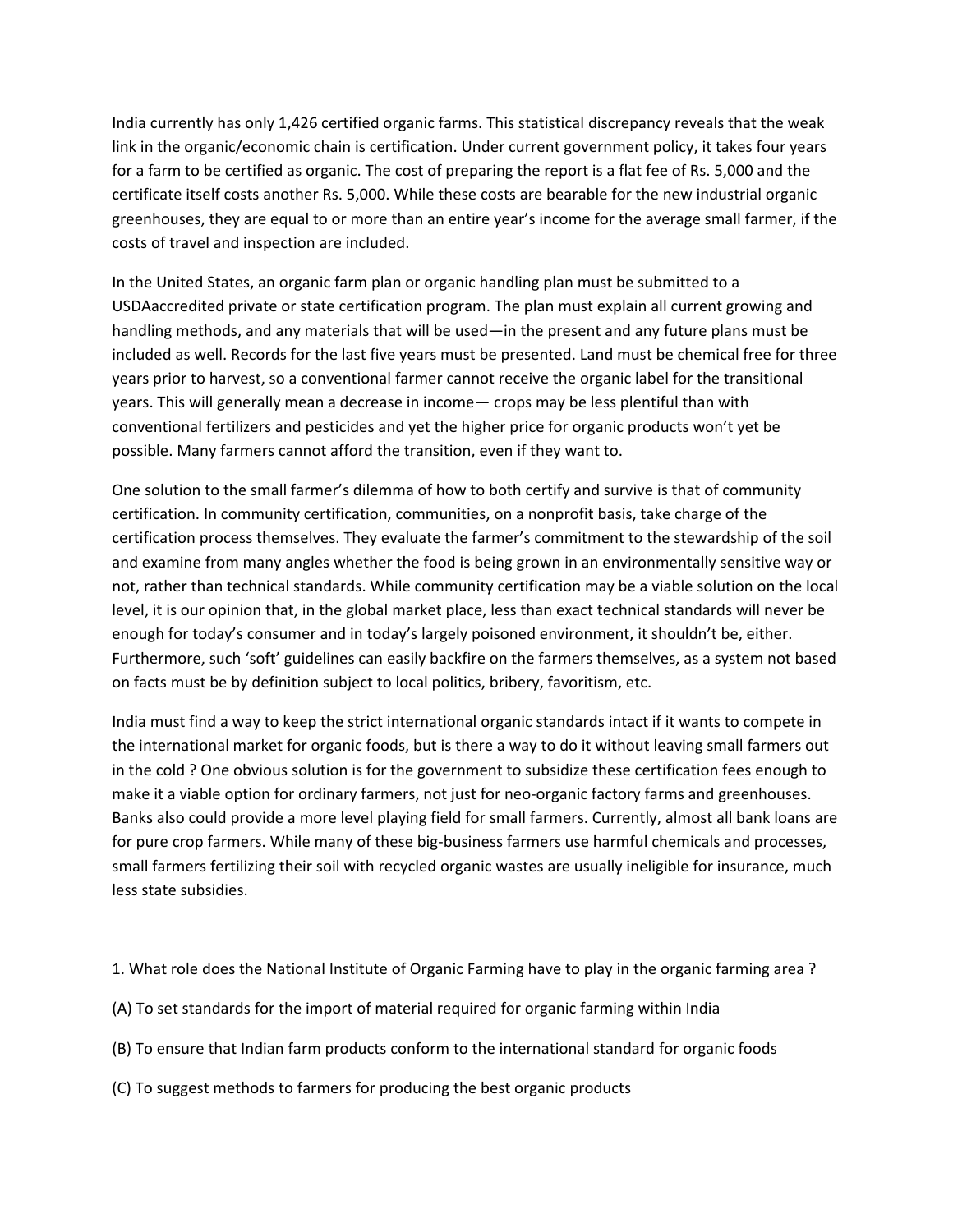(D) To import the best organic foods from international countries and harvest them in India

(E) To set up agencies internationally for the marketing of Indian organic produce

Ans  $: (C)$ 

2. Which of the following is possibly the most appropriate title for the passage ?

(A) Agribusiness in India

(B) Organic Farming in India—An Irony

(C) Inorganic Farming—A Health Hazard

(D) Small and Marginal Farmers

(E) Organic Farming in India and the US

Ans :  $(B)$ 

3. Why, according to the author, is the term 'organic by default' degrading ?

(A) The Indian farmers are adopting incorrect methods of organic farming, thereby rendering the crop useless

(B) As the crop cultivated out of organic farming is rejected by most international agencies

(C) As all the farmers in India do not have any access to chemical fertilizers and pesticides to carry out inorganic farming

(D) As the Govt. has issued a directive to farmers in India to carry out organic farming alone

(E) As it means that the farmers in India cannot afford to use anything but organic methods of farming

Ans  $:(C)$ 

4. Which of the following are reasons for the increasing demand for organic foods and organic farming ?

1. Consumption of inorganic food has given rise to illnesses.

2. Excessive use of pesticides has caused soil erosion.

3. There has been a loss in soil nutrient value of soil due to chemical farming.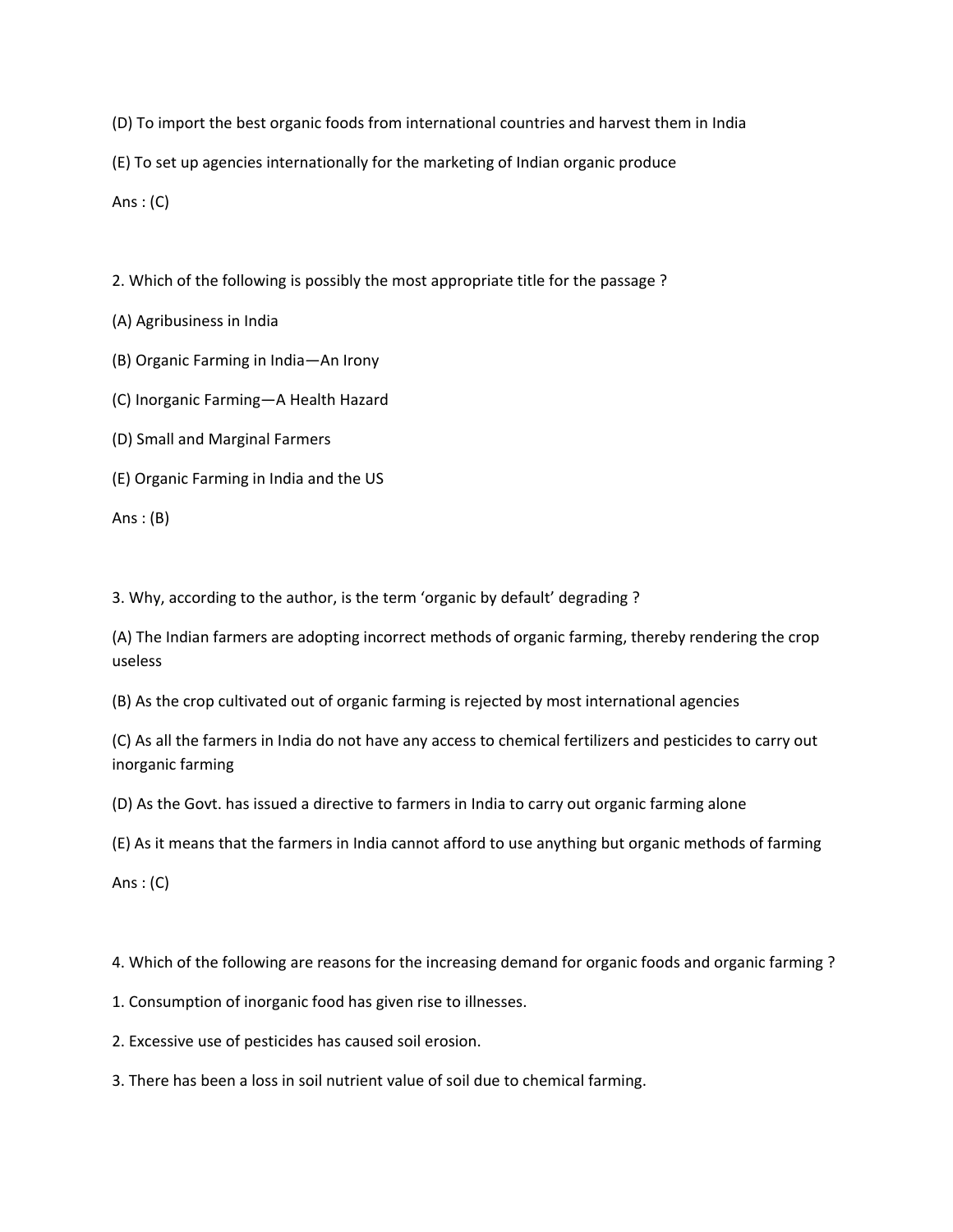(A) Only 2

(B) Only 1 and 2

(C) Only 3

(D) Only 2 and 3

(E) All 1, 2 and 3 are true

Ans : (D)

5. Why according to the author, will the idea of community certification not work ?

 $(A)$  As there may not be enough people in the community to work on a non-profit basis

(B) As the farmers may not be forthcoming in providing information about their cultivation practices and thus lead to the failure of this system

(C) As the certification granted through this scheme will not be authentic at all

(D) As certification sought in this manner may give rise to vested interests and also not meet the stringent criteria laid down globally

(E) None of these

Ans  $:$  (E)

- 6. Which of the following is true in the context of the passage ?
- 1. The Indian Govt. is not in favour of acquiring certification to meet global standards.
- 2. The process of certification is quite time-consuming and expensive.
- 3. The farmer does not earn much during the three-four years that it takes to get certification.
- (A) Only 1 and 3
- (B) Only 2
- (C) Only 2 and 3
- (D) Only 1 and 2
- (E) All 1, 2 and 3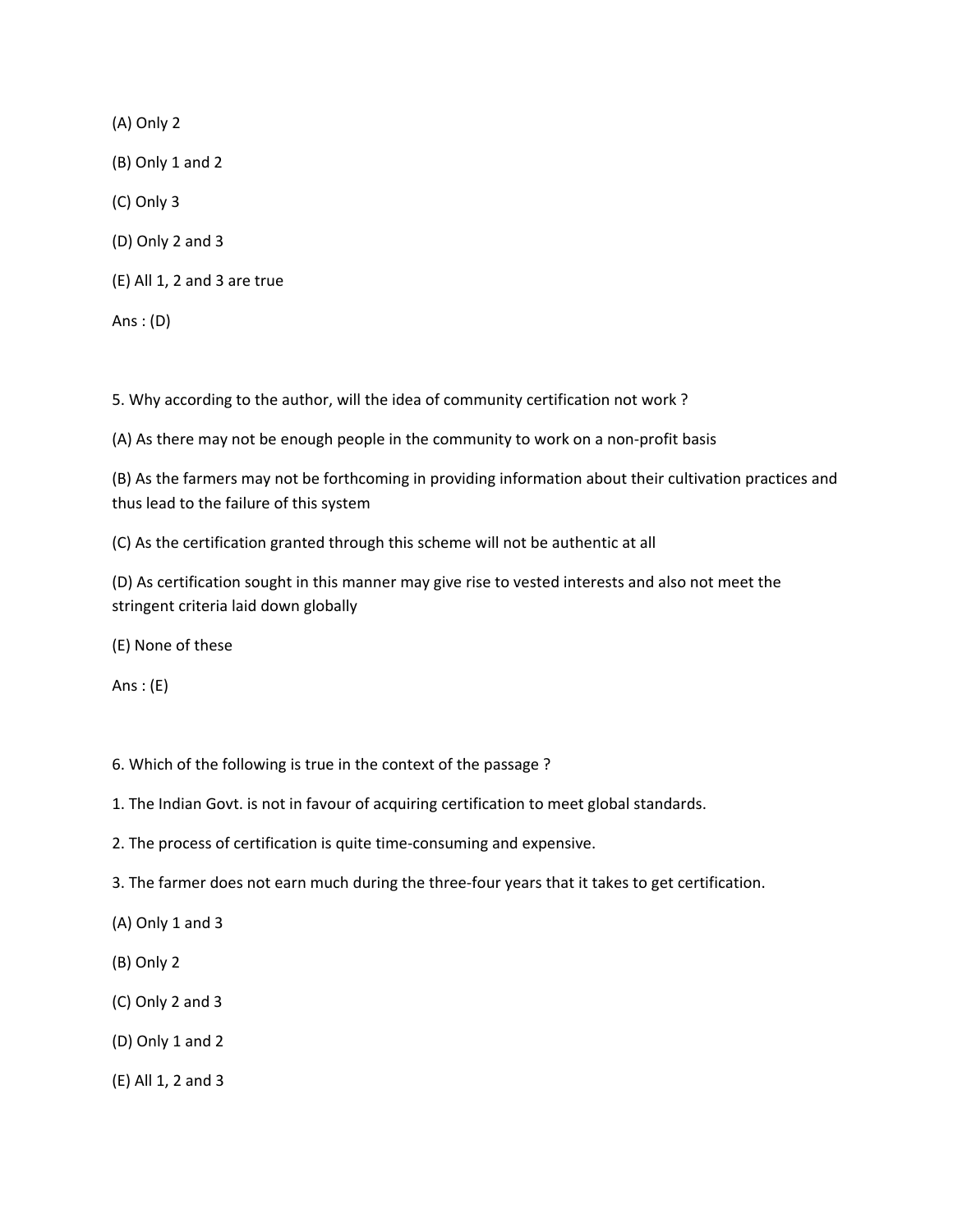Ans: $(B)$ 

7. What, according to the author, is a major problem with Organic Farming in India ?

(A) Despite their organic nature most farms in India are not perceived as organic because of mere paperwork

(B) The Govt. has not paid attention to organic farming in India thereby promoting inorganic farming to a great extent

(C) Only recycled organic waste is available to Indian farmers for the purpose of organic farming

(D) Indian farmers are accustomed to the usage of chemicals and their farms have now started losing their fertility

(E) Large number of farmers in India is averse to the idea of organic farming as it is not profitable

Ans : (D)

8. Which of the following, according to the author, are factors that can help in acquiring organic farming certification in India ?

1. Providing more bank loans to small farmers.

2. Reducing the quantum of loans being provided to pure crop farmers.

3. Lowering the cost of certification.

(A) Only 1

(B) Only 3

- (C) Only 1 and 3
- (D) Only 2 and 3
- (E) All 1, 2 and 3

Ans :  $(B)$ 

Directions—(Q. 9–12) Choose the word/group of words which is most similar in meaning to the word/ group of words printed in bold as used in the passage.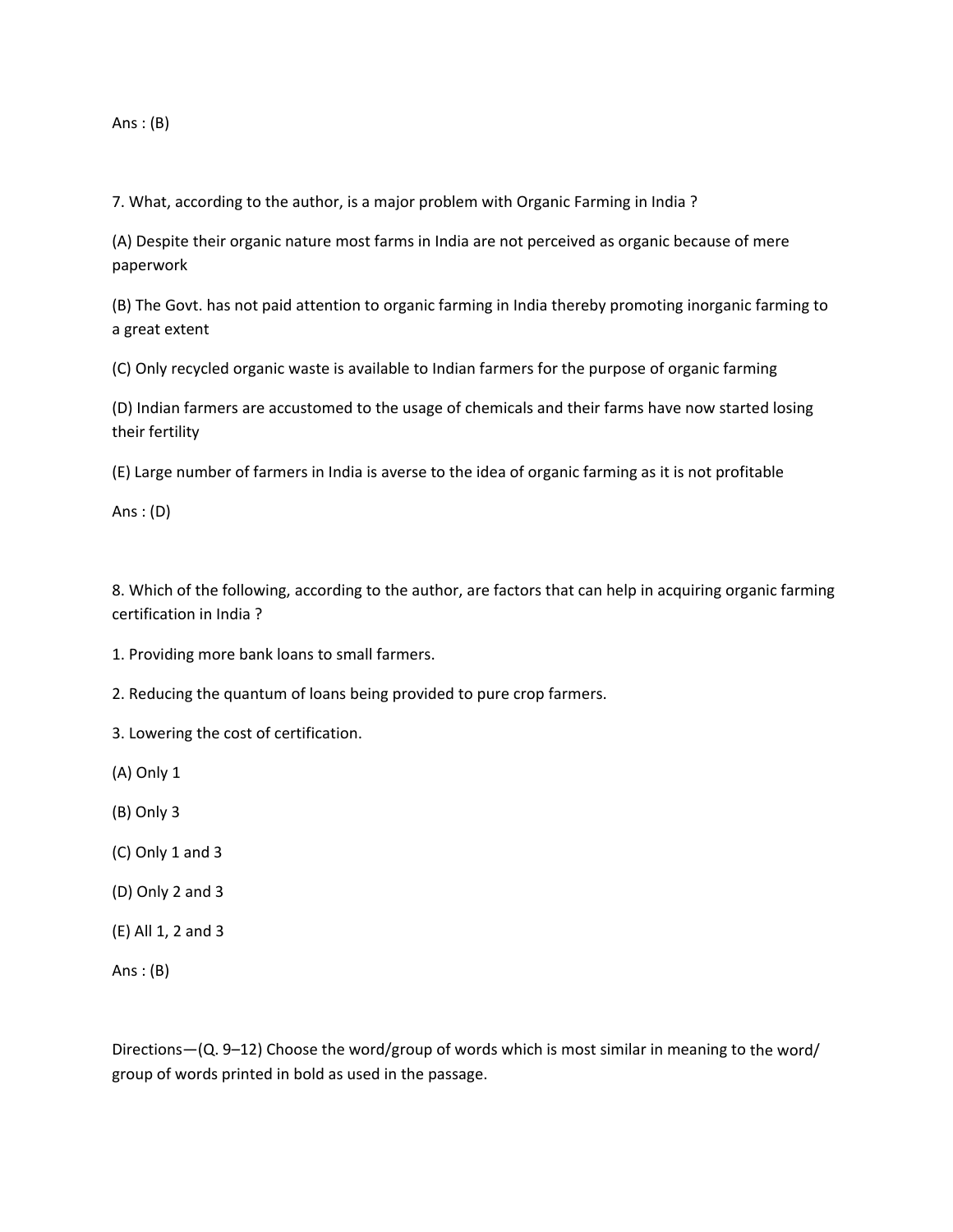9. ARDUOUS :

(A) Pleasurable

(B) Different

(C) Difficult

(D) Hazardous

(E) Threatening

Ans : (C)

## 10. FORMULATE :

- (A) Regularize
- (B) Contemplate
- (C) Apply
- (D) Frame
- (E) Mix
- Ans : (D)

11. DEGRADING :

(A) Corrupting

(B) Minimizing

- (C) Lowering
- (D) Demeaning
- (E) Worrying

Ans : (C)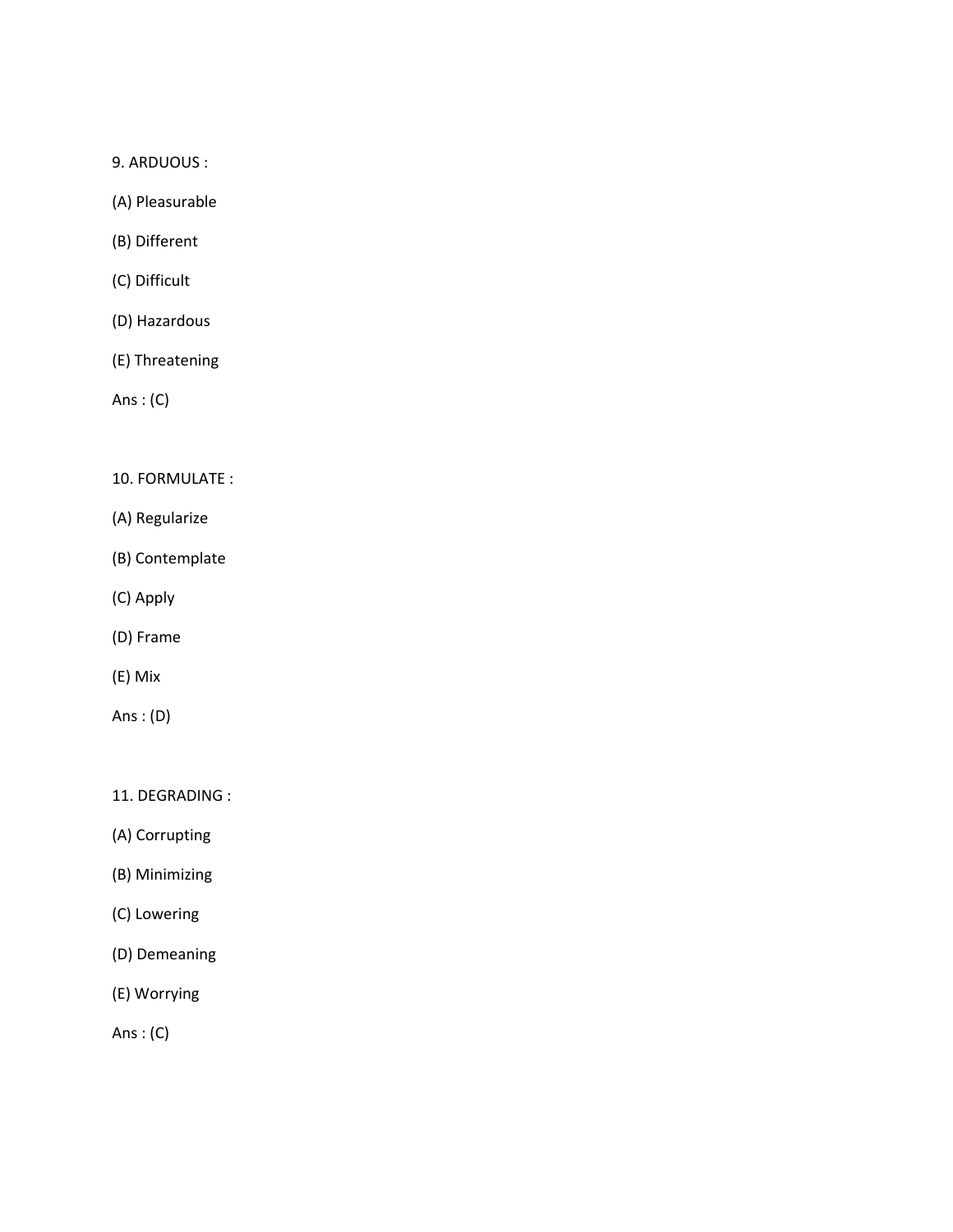12. TRANSITIONAL :

- (A) Extreme
- (B) Intermediate
- (C) Revolutionary
- (D) Base
- (E) Changed

Ans : (B)

Directions—(Q. 13–15) Choose the word/group of words which is most opposite in meaning to the word/group of words printed in bold as used in the passage.

- 13. VIABLE :
- (A) Impossible
- (B) Negative
- (C) Deadly
- (D) Practical
- (E) Rudimentary

Ans: $(A)$ 

14. INEVITABLY :

- (A) Avoidably
- (B) Mostly
- (C) Certainly
- (D) Expectedly
- (E) Predictably

Ans : (A)